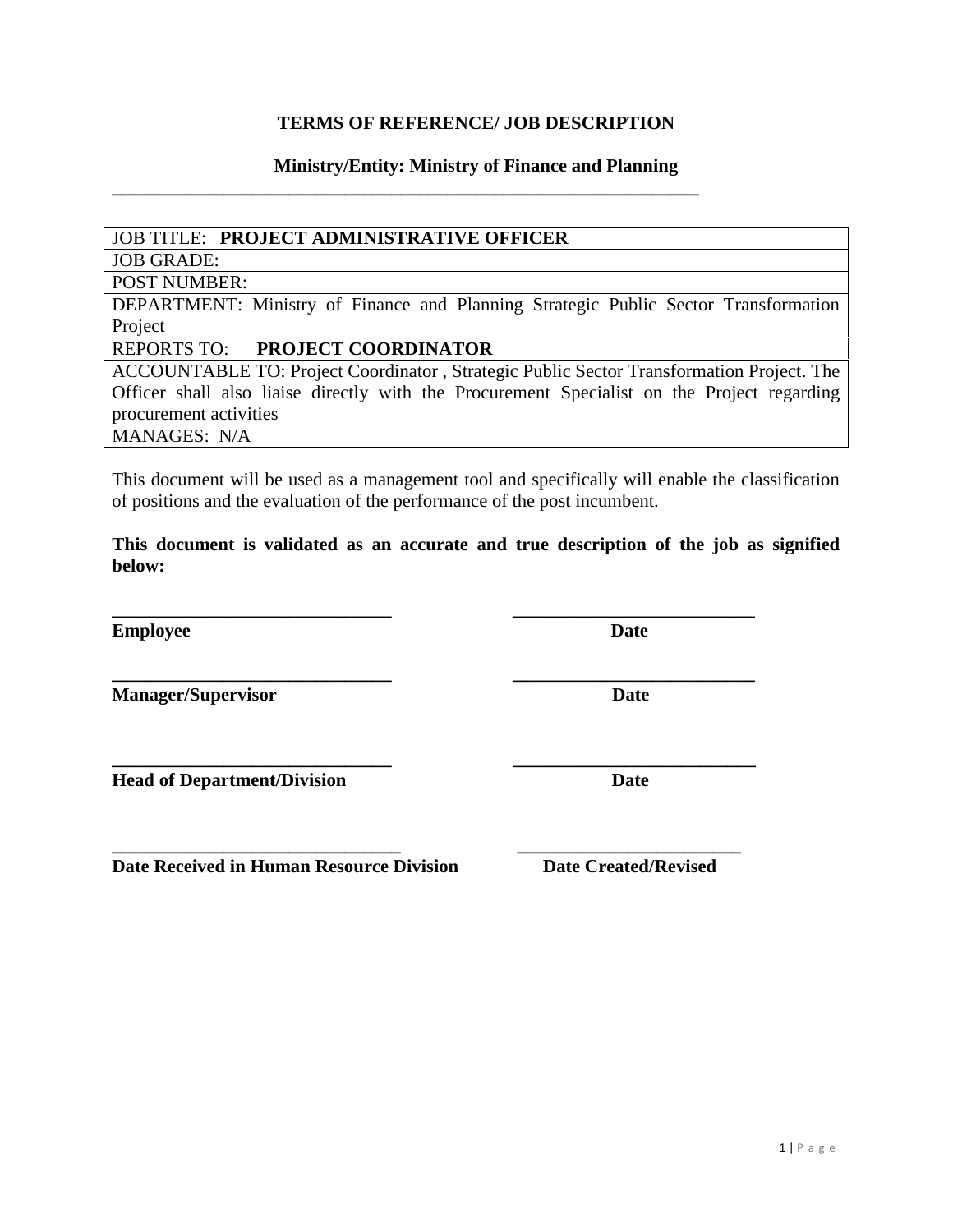### **STRATEGIC OBJECTIVES OF THE PROJECT (IN WHICH THE POSITION IS LOCATED)**

### **Project Objectives**

The Project Development Objective (PDO) is to strengthen public resource management and support selected public sector institutions in facilitating a more enabling environment for private sector growth.

### **Components**

The program is structured in six components, briefly described in the following paragraphs. A full description of the components is found in the Project Appraisal Document.

### **Component I. Strengthening the Public Investment Management System (PIMS)**

The objective of this component is for the PSIP to incorporate public investment projects with estimated five-year operating and maintenance costs fully linked to long term development goals and medium-term priority areas.

This component will support the GOJ reform efforts through the following activities: (i) migration of the current web-based database to a robust platform to manage all information about public investment across the project cycle and linked to the budgeting and financial systems of the country (expected to be compiled into IFMIS); (ii) design and implementation of a public investment management training program for public sector; (iii) reviewing legislation and carrying out dissemination activities to integrate the PIMS with the administrative systems (including procurement and human resources); (iv) strengthening monitoring through Citizens Participation; (v) designing a fund for the funding of pre-investment financial and economic analysis and post-investment evaluations of the public investments; and (vi) provision of technical assistance for the implementation of the Public Financial Management Action Plan.

### **Component II. Strengthening the Budget Preparation Process and Results Based Budgeting (RBB**)

The objective of this component is to link budgeting with government policy priorities through a gradual transition from annual expenditure planning to a medium-term results-based expenditure framework.

#### **Component III. Adaptive Public Sector Approaches to Promote Fiscal Sustainability**

This component will support measures to institutionalize the process of behavioural change to support new policy processes and provide just-in-Time Technical Assistance (TA) to take into account ad hoc needs of the government and to effectively take advantage of opportunities of intervention when they arise, enabling to bridge policy and implementation gaps revealed in the course of project implementation.

### **Component IV. Strengthening Property Tax Compliance and Administration.**

This component will support the Government in improving the Property Tax compliance and updating the fiscal cadastre..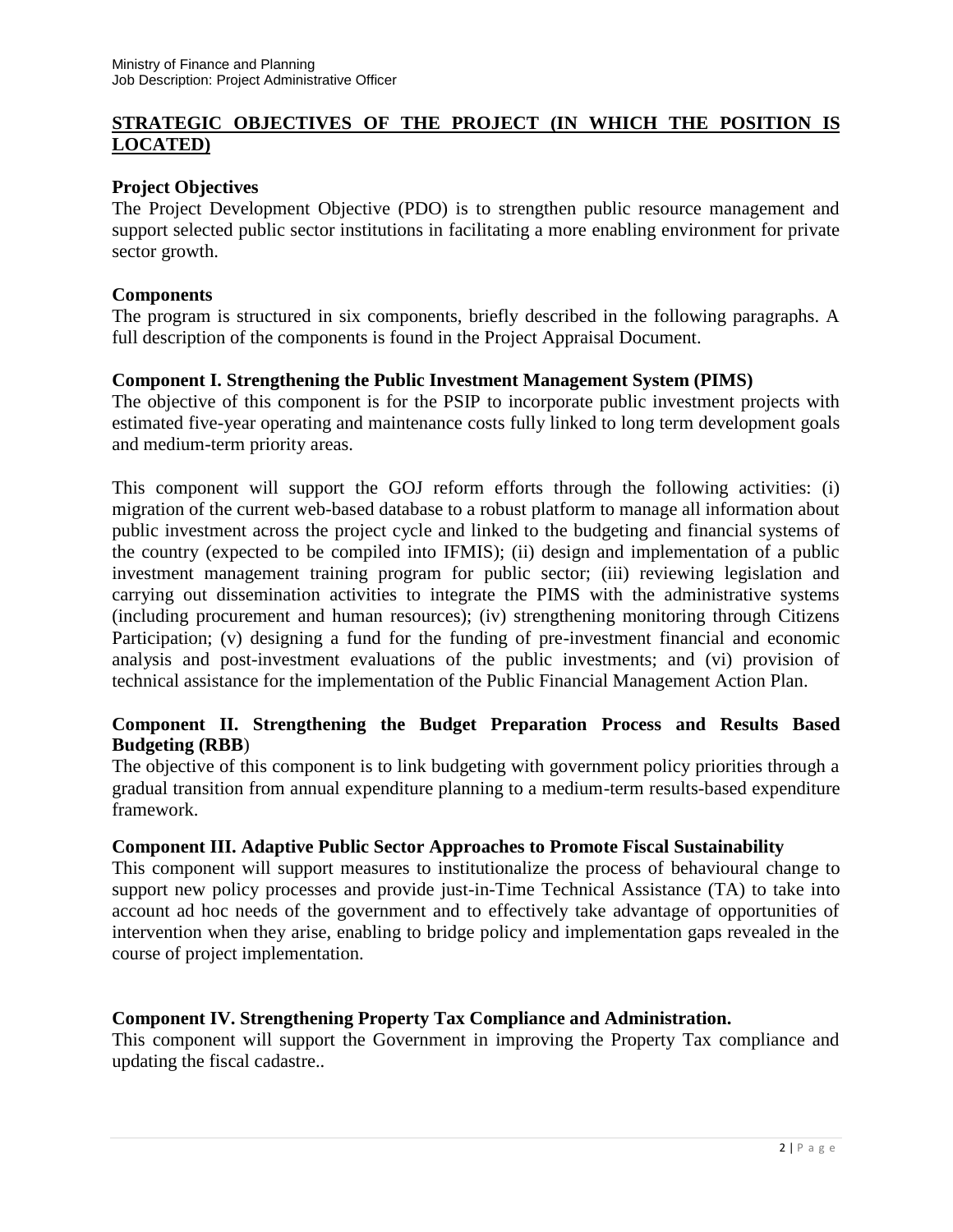### **Component V. Fostering Industrial Growth and Trade Facilitation**

The main objective of this thematic area is the development and implementation of an integrated border clearance process through an National Single Window mechanism in which Customs and the participating border agencies will eliminate sequential interventions/inspections and either conduct joint inspections or delegate discrete primary functions to Customs.

### **Component VI. Project Management**

This component will ensure adequate Project management is in place for the implementation of the Project. The activities under this component will include: (i) carry out Project audits; (ii) comply with the financial management and procurement obligations under the Project; (iii) monitor and evaluate Project activities; (iv) provide training, and the acquisition of goods required thereof and finance Operating Costs.

# **Executing Agency and Beneficiary**

The executing agency will be the Ministry of Finance and Planning (MOFP), and it will also be the main beneficiary of many of the activities proposed by this IPF. The Project Implementation Unit (PIU) that will be established within the MOF will be responsible for implementing the project. Institutional arrangements have been designed and an implementation support plan will be in place to ensure that if capacity problems arise, these will be addressed promptly. MOFP will coordinate activities across other beneficiaries of the Project which are mainly executive agencies and divisions spread across Ministries. The project will support activities across selected service delivery ministries, departments, and agencies (MDAs), particularly for components I, II and III with significant coordination efforts that will be contributed by the Public Expenditure Division in MOFP and the Planning Institute of Jamaica (PIOJ). The Tax Administration of Jamaica reporting to MOFP and possibly together with inter-alia but not limited to National Land Agency (NLA) which reports to Ministry of Water, Land, Environment and Climate Change as well as the local governments will be the key actors under component IV in the effort to improve the property tax administration. The two key entities reporting to the MOFP that will be the key actors for the second thematic area on industrial growth and trade facilitation covered by Component V are Jamaica Customs Agency, the Bureau of Standards of Jamaica as well as other border agencies that may eventually also be supported by the project.

### **JOB PURPOSE:**

Under Component 6, the Project Administrative Officer shall assist in the effective implementation and management of administrative activities. This is to ensure the timely delivery of PIU Services to the MOFP and implementing agencies. This administrative officer will support the development and maintenance of an effective administrative and reporting environment that facilitates the achievement of the Project's goals and objectives.

### **KEY OUTPUTS:**

### **The Officer will be required to deliver:**

1. Maintain the Administrative Systems of the PIU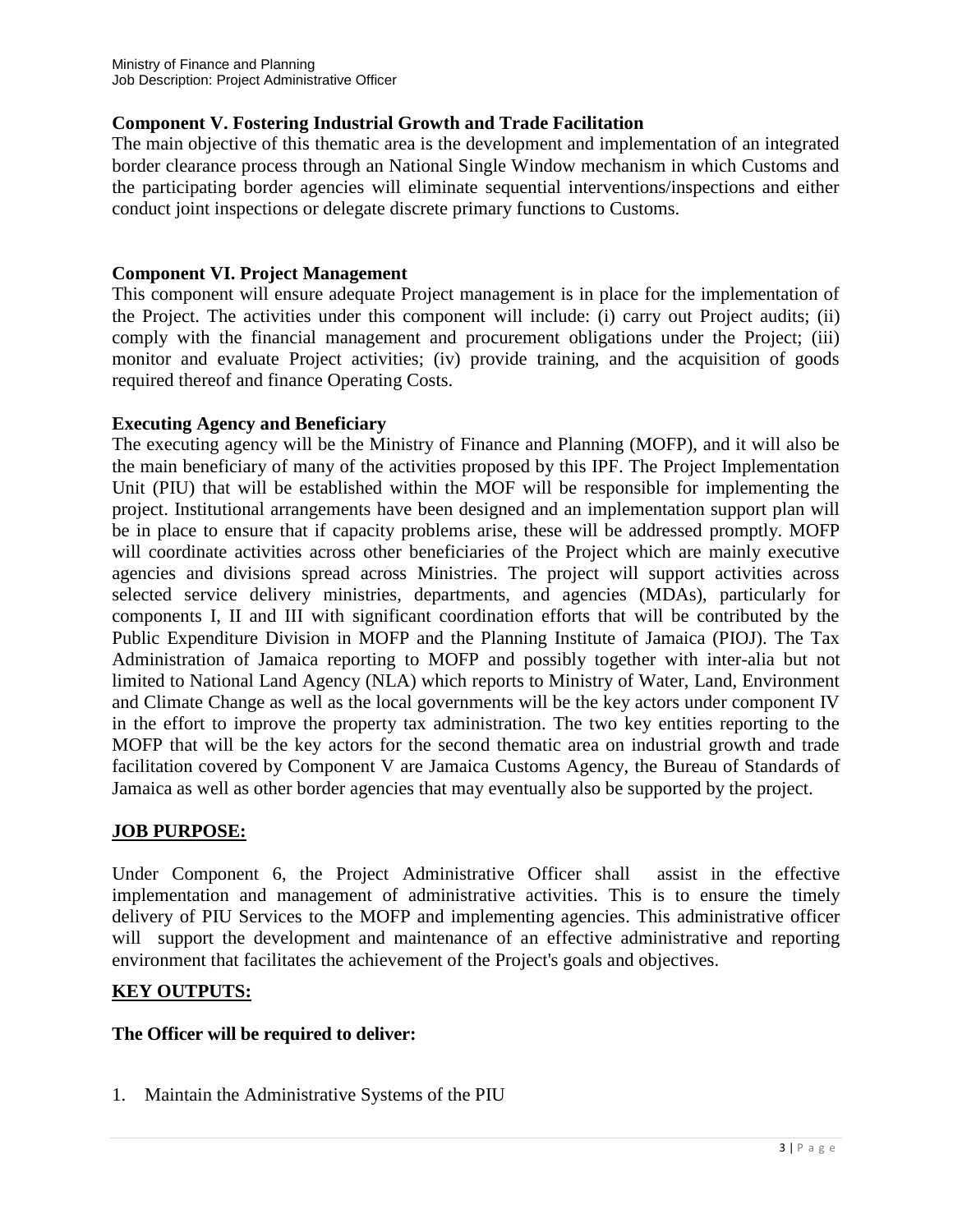- 2. Support the Project Coordinator and Component Coordinators in the administrative management of the PIU
- 3. Generate monthly administrative reports
- 4. Provide administrative support to the Steering Committee and Technical Committees overseeing the project
- 5. Secure and maintain records/files

# **KEY RESPONSIBILITY AREAS:**

### **Administrative Responsibilities**

- Undertakes administrative duties such as preparing correspondences for internal and external stakeholders; maintain an efficient filing system; prepare monthly and other periodic reports; draft responses to correspondence as directed; prepare letters, memoranda, agendas, facsimiles etc.
- Attends and assists with coordinating meetings for designated activities to be completed under each component
- Assist in administering activities coordinating administratively the deliverables of consultants
- Attends inter-ministry meetings related to issues that affect the implementation of the Project.
- Facilitates stakeholder consultations and meetings
- Coordinate project reports
- Assist in the coordination of Project activities
- Support local consultants undertaking assignments related to the respective Component.
- Monitor contract end dates and assist in the resolution of any implementation bottlenecks for component related contracts.
- Monitor office supplies and replenish stocks as required.

### **Other Responsibilities**

Performs other related functions assigned from time to time by the Project Coordinator

### **AUTHORITY OF THE POSITION (EXAMPLES OF DECISIONS TAKEN AND DECISIONS REFERRED TO SUPERVISOR):**

### Not applicable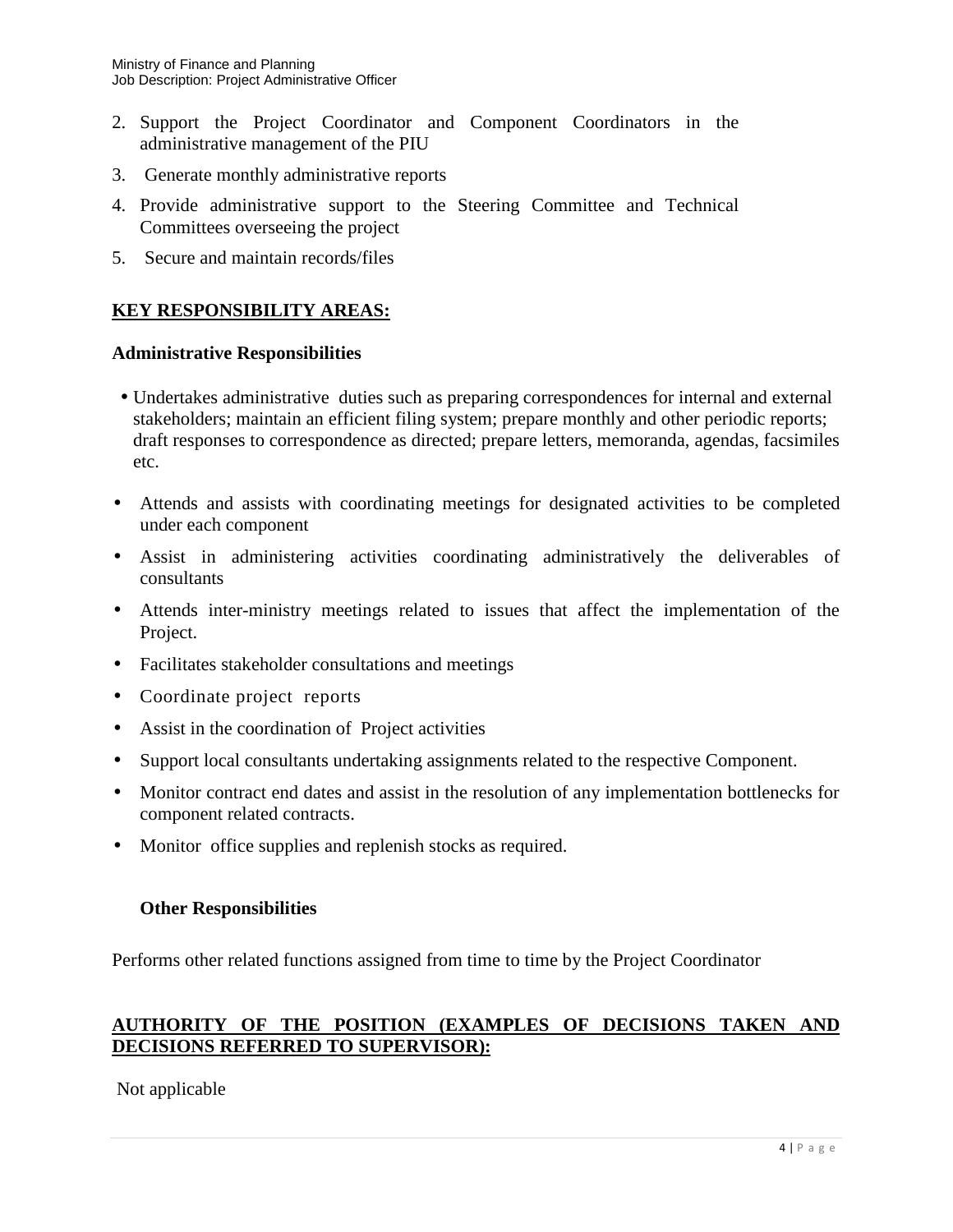### **RESOURCES/BUDGET/ASSETS FOR WHICH THE POSITION IS RESPONSIBLE:**

NA.

### **PERFORMANCE STANDARDS:**

- 1. A high level of professionalism, integrity, diplomacy and initiative is consistently demonstrated
- 2. Key deliverables are produced within agreed timeframes to required standards.
- 3. Evaluation Reports, Correspondences and Progress reports are prepared and submitted in the required format and timeframe.
- 4. Steering Committee Minutes are prepared within the standard and the guidelines of the IBRD and GOJ.

### **INTERNAL AND EXTERNAL CONTACTS (**SPECIFY PURPOSE OF SIGNIFICANT CONTACTS**):**

#### **Within the MOFP**

| <b>Contact (Title)</b> | <b>Purpose of Communication</b>     |
|------------------------|-------------------------------------|
| All Divisions          | Collaborate on procurement issues   |
| Finance Unit           | Collaborate on payment to suppliers |

#### **Contacts external to the organisation required for the achievement of the position objectives**

| <b>Contact (Title)</b>                    | <b>Purpose of Communication</b>                  |
|-------------------------------------------|--------------------------------------------------|
| Suppliers                                 | Resolve queries                                  |
| <b>International Development Partners</b> | Organise meetings/mission visits, Seek approvals |
| <b>Implementation Agencies</b>            | Monitor and Update them on work plan activities  |

### **SPECIAL CONDITIONS ASSOCIATED WITH THE JOB:**

Typical working environment, no adverse working conditions.